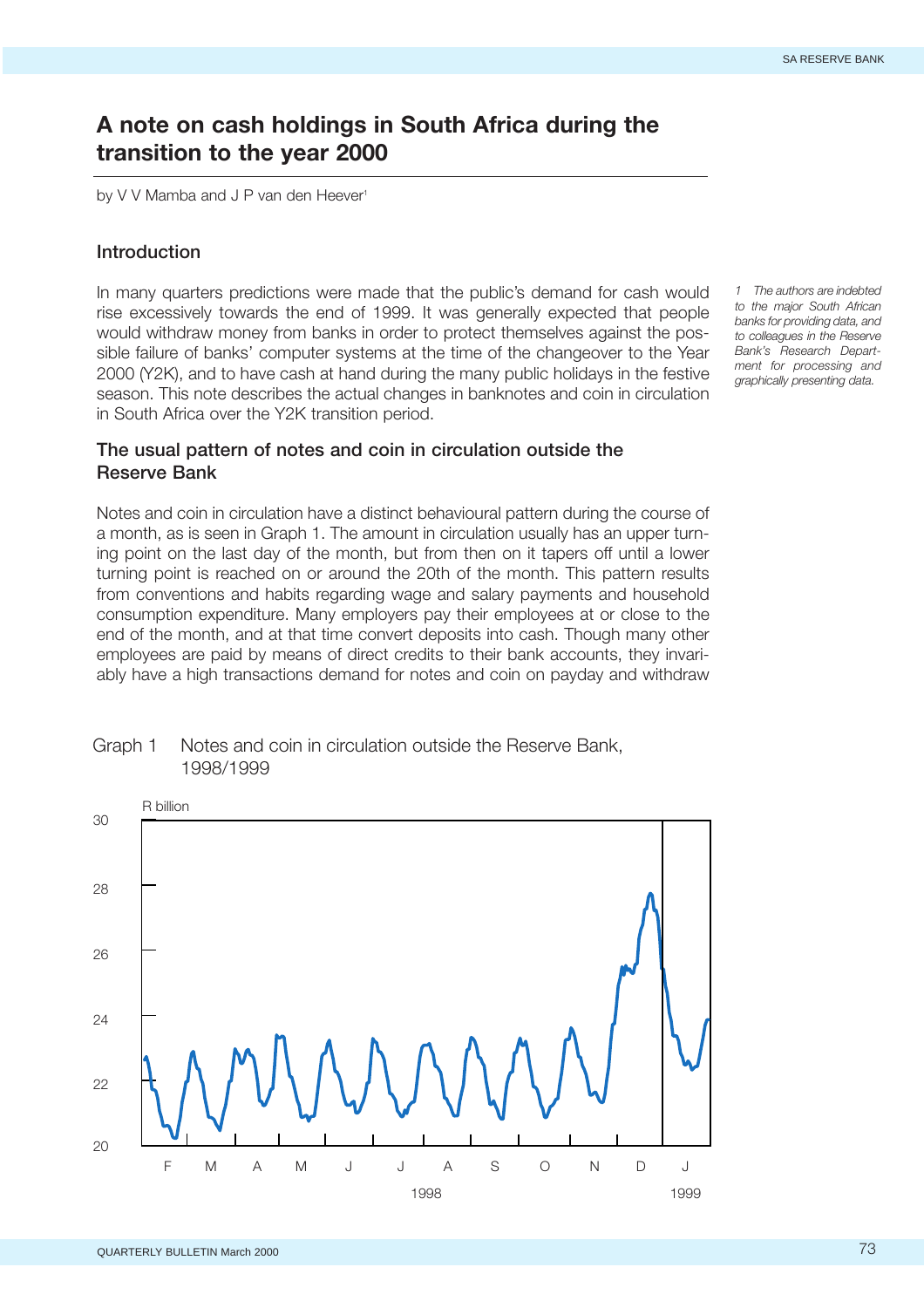cash from their bank accounts. Soon afterwards, the cash is spent on goods and services or is used to redeem outstanding debts. Businesses and other suppliers accumulate the notes and coin in their cash registers and then deposit the cash in their bank accounts. The banks, in turn, deposit the cash with the Reserve Bank, causing a decline in the amount of notes and coin in circulation.

This general monthly scenario is somewhat different for the months of November, December and January. From early November in any year, the amount of notes and coin in circulation starts rising strongly on a daily basis, usually reaching a peak on one of the four days before Christmas. This trend is strengthened by the payment of annual wage and salary bonuses in November and December, when many people enjoy an extended holiday and migrant workers return home. People generally require more cash when travelling. Most important, the greater spending on gifts, recreation and other holiday goods during the festive season creates a strong demand for notes and coin. Conversely, during January the amount of notes and coin in circulation declines considerably as pay patterns return to normal.

## **The behaviour of notes and coin outside the Reserve Bank during the Y2K transition period**

As shown in Graph 2, the level of notes and coin outside the Reserve Bank was consistently higher in 1999 than in 1998. This could be attributed to a higher level of nominal transactions in the economy resulting from inflation and some real growth, and the lower opportunity cost of holding interest-free cash, following the decline in interest rates from their high levels in the second half of 1998.

When comparing the level of notes and coin outside the Reserve Bank on a daily basis with the level on the same day of the previous year, year-on-year growth in both October and November 1999 averaged 15 per cent and thereafter fluctuated



# Graph 2 Notes and coin in circulation outside the Reserve Bank, 1998/1999 and 1999/2000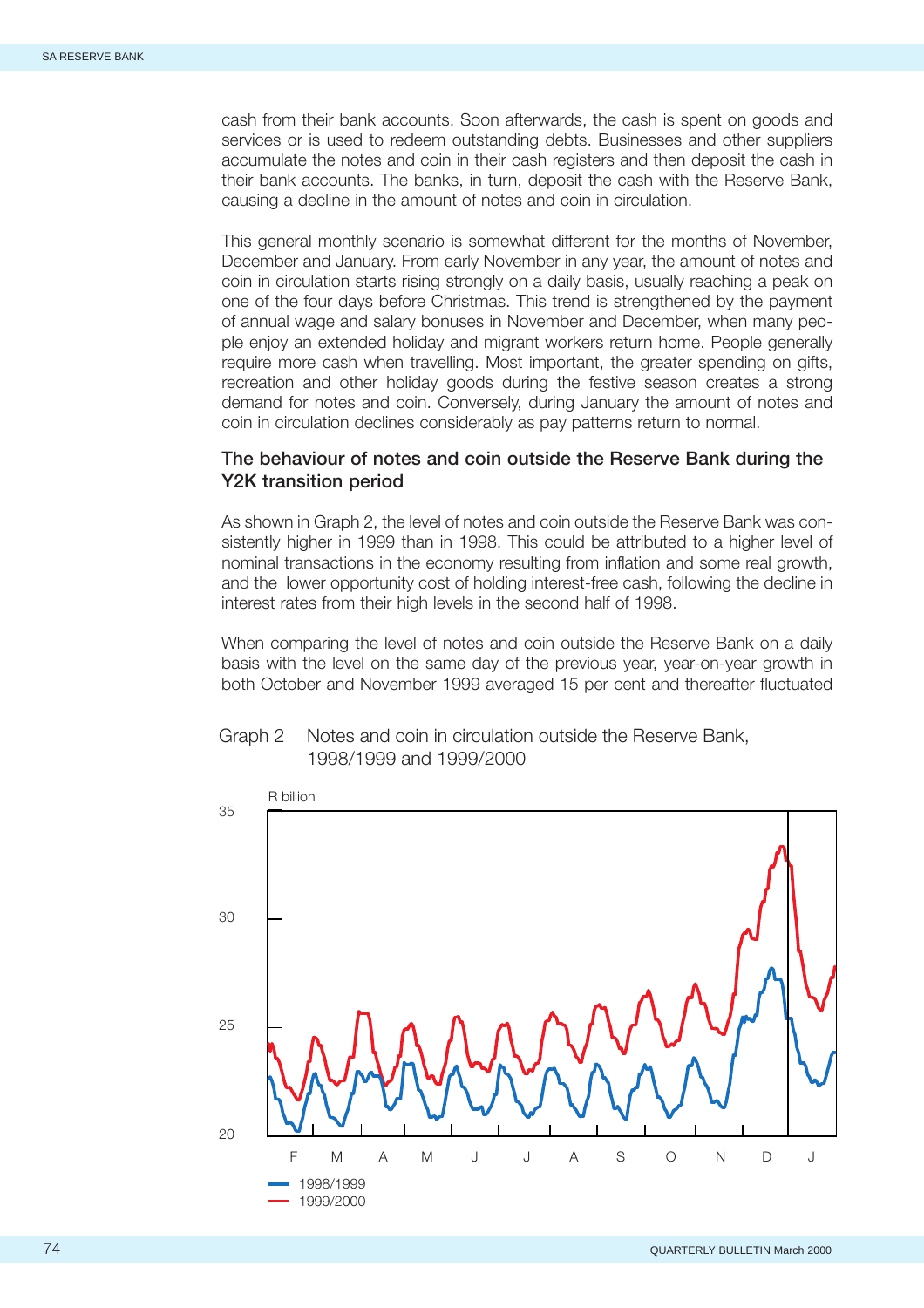between 13<sup>%</sup> and 17 per cent up to 15 December. The year-on-year growth accelerated to 21<sup>1/2</sup> per cent on 24 December, and to between 22 and 27<sup>1/2</sup> per cent from 28 December 1999 to 8 January 2000. The highest rate recorded was 27,6 per cent on 3 January 2000. From 10 January the growth in notes and coin in circulation decelerated to below the 20 per cent mark, stabilising at between 14,4 and 16,9 per cent in the final two weeks of January 2000.

Notes and coin in circulation peaked a few days later than in a normal year. The highest total nominal value of notes and coin in circulation outside the Reserve Bank over the Y2K period was R33,33 billion on 28 December 1999. This implied that an amount of more than R750 was in circulation for every man, woman and child in South Africa. The Reserve Bank, of course, also held substantial additional amounts of notes in its vaults.

At the 1999 year-end the value of notes and coin stood at R32,67 billion. A year before, on 31 December 1998, the amount was R25,42 billion. Growth of 15 per cent (as had been the norm in October, November and the first half of December 1999) would have increased the amount of notes and coin in circulation to R29,23 billion on 31 December 1999. The difference of R3,44 billion or 11,8 per cent between the actual value of R32,67 billion and the hypothetical R29,23 billion may be attributed to the special circumstances surrounding the Y2K period.

As mentioned before, the value of notes and coin circulating outside the Reserve Bank amounted to R32,67 billion on 31 December 1999. As shown in the accompanying table, the increase in the value of cash outside the Reserve Bank over December 1999 was concentrated in the R100 denomination. More than 26 million R100 notes with a value of more than R2,6 billion were added to the quantity in circulation from the end of November to the end of December. R20 notes recorded the second-highest increase in terms of physical quantities in circulation; some 15 million R20 notes were added during December.

| Denomination                 | 30 Nov 1999 | 31 Dec 1999 | 31 Jan 2000 |
|------------------------------|-------------|-------------|-------------|
| R <sub>200</sub>             | 4,78        | 5,33        | 4,83        |
| R <sub>100</sub>             | 10,57       | 13,19       | 10.99       |
| <b>R50</b>                   | 8,00        | 8,44        | 6,93        |
| R <sub>20</sub>              | 2,26        | 2,56        | 2,10        |
| R <sub>10</sub> <sup>*</sup> | 1,15        | 1,23        | 1,05        |
|                              | 1,89        | 1,92        | 1.91        |
| Total                        | 28,65       | 32,67       | 27,81       |

Notes and coin outside the Reserve Bank by denomination R billions

Including small amounts of "old" R5, R2 and R1 notes

#### **Banks' vault cash versus cash held by the non-bank public**

Total notes and coin outside the Reserve Bank may be divided into the private banks' holdings of notes and coin in bank vaults and automated teller machines (ATMs), on the one hand, and the non-bank public's holdings, on the other. The separate movements in these two components during December 1999 and January 2000 are depicted in Graph 3.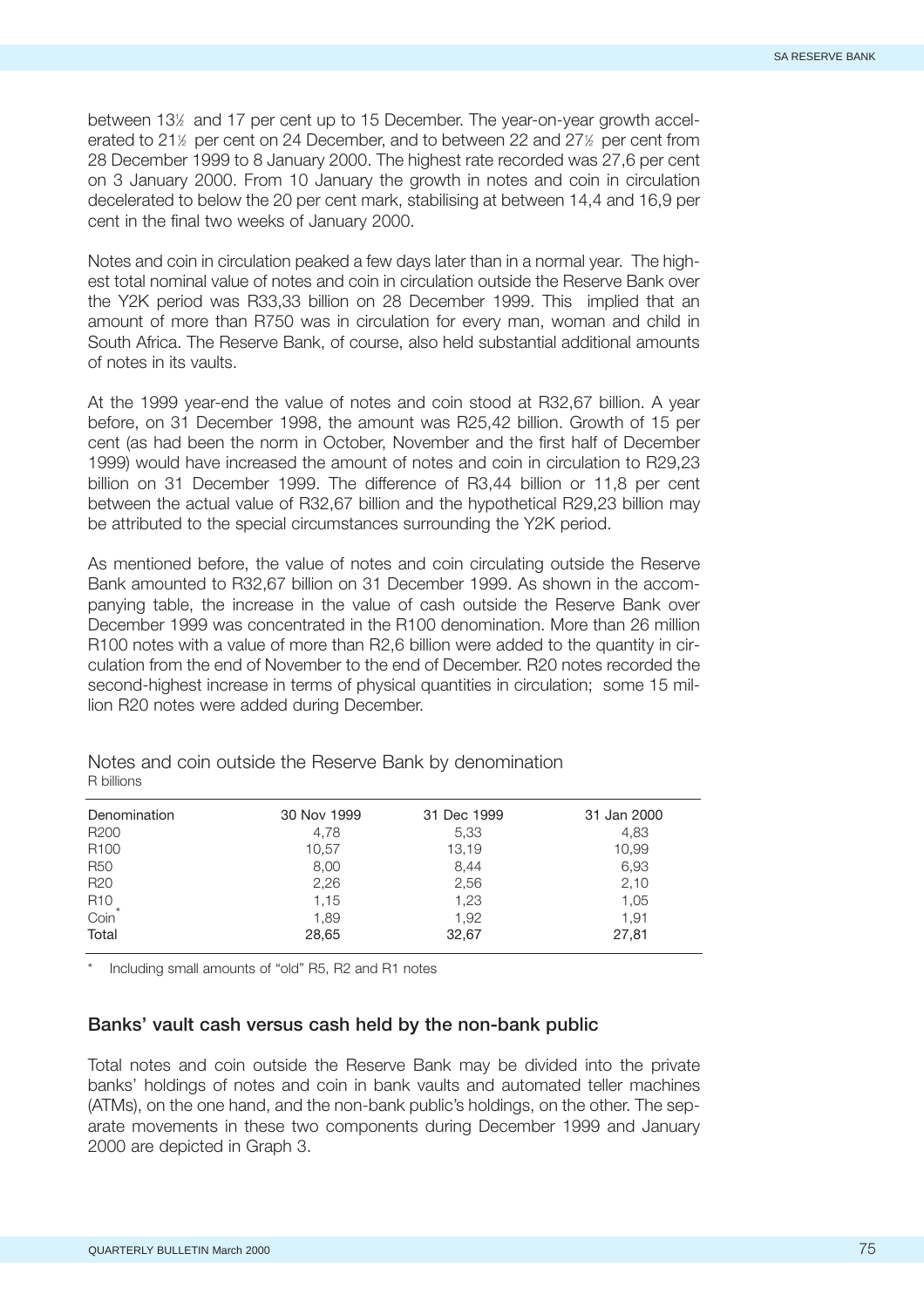

Graph 3 The distribution of cash held in bank vaults and by the public, December 1999 - January 2000

The banks' vault cash rose from R7,70 billion on 30 November to around R9,5 billion over the Christmas long weekend, and to a maximum amount of R11,43 billion on 30 December, dropping sharply to R10,01 billion on 31 December. The non-bank public's holdings increased from R20,94 billion on 30 November to more than R22 billion from 15 December and to peak values of R23,70 billion on 23 December and R23,71 billion on 27 December, but declined to R22,66 billion on 31 December.

Judging by the increases from the end of November up to the respective maximum values in December, the build-up of cash clearly featured more prominently in the banks' vault cash. The non-bank public's cash holdings recorded a year-on-year increase of 22,4 per cent up to the end of December 1999, but the banks' vault cash rose by 44,8 per cent over the same period. It was probably because of the banks' ample holdings of cash in their vaults and ATMs that the public, finding that notes were available normally, tailored their demand for cash to the needs of an extended long weekend, but not to the calls of Y2K alarmists.

Once into the year 2000, banks' vault cash declined from the level of approximately R10 billion recorded on 31 December 1999 and 1 January 2000 to around R9,2 billion on 3 January as the public withdrew notes from ATMs. The Reserve Bank also